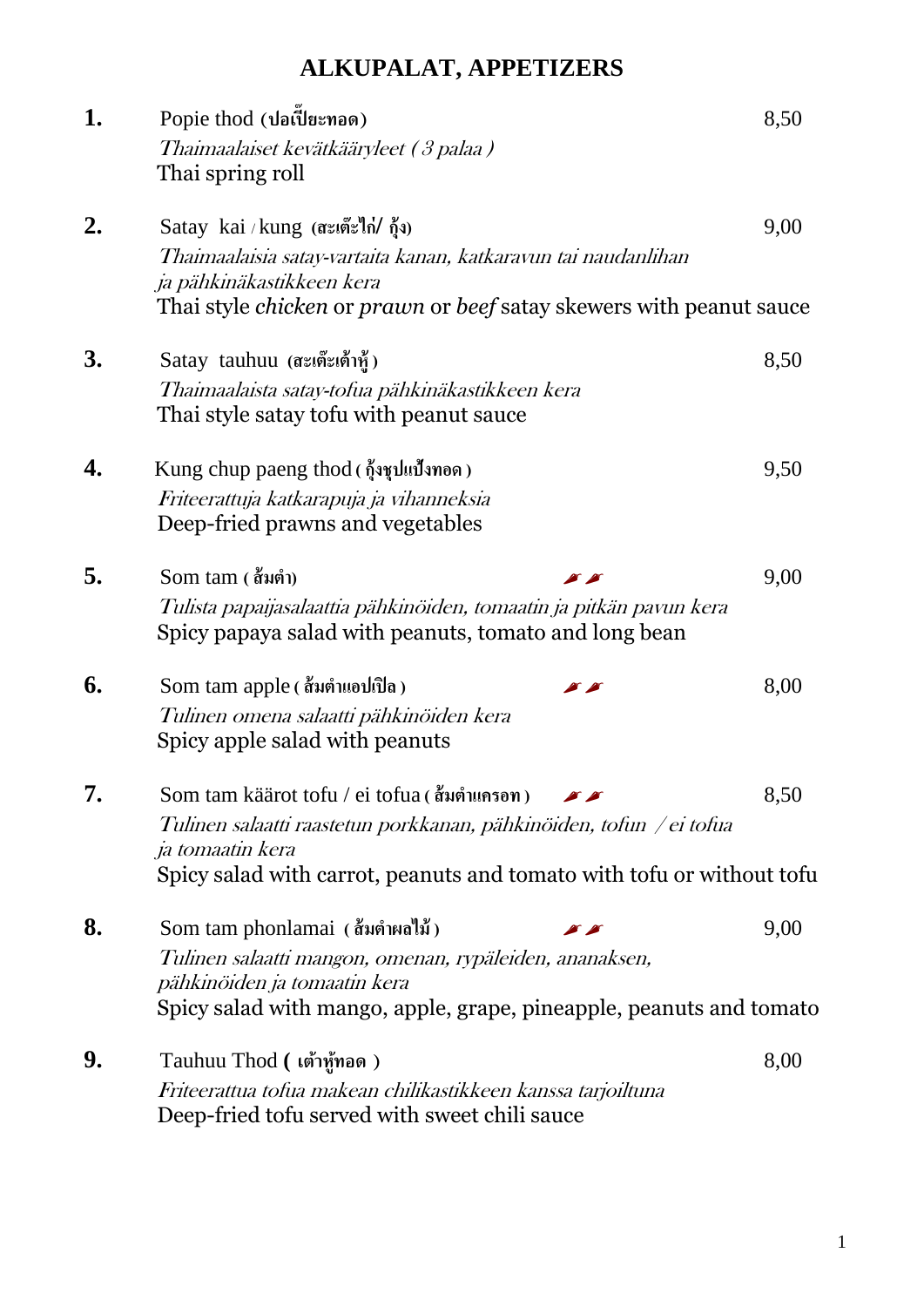| Pääruuat (Tarjotaan riisin kanssa)    | Lisäriisi $1,50 \in$  |  |
|---------------------------------------|-----------------------|--|
| <b>Main dishes (Served with rice)</b> | Extra rice $1,50 \in$ |  |

## **Thaimaalaiset tuliset salaatit (yam), Thai spicy salads** ยำ

| <b>10.</b> | Yam wunsen $(i)$ วุ้นเส้น)<br>Tulinen helminuudelisalaatti jauhetun sianlihan,<br>pikkukatkarapujen ja thai-yrttien kera<br>Spicy glass noodle salad with minced pork, shrimp and thai herbs                                                                                                                                                                                                                                                                                                              | 17,00 |
|------------|-----------------------------------------------------------------------------------------------------------------------------------------------------------------------------------------------------------------------------------------------------------------------------------------------------------------------------------------------------------------------------------------------------------------------------------------------------------------------------------------------------------|-------|
| 11.        | Yam sea food (ยำซีฟู้ด)<br>Tulinen salaatti merenelävien ja thai-yrttien kera<br>Spicy salad with seafood and thai herbs                                                                                                                                                                                                                                                                                                                                                                                  | 17,00 |
| <b>12.</b> | Yam nya (ยำเนื้อ)<br>$\sim$ $\sim$ $\sim$<br>Tulinen naudanlihasalaatti thai-yrttien kera<br>Spicy beefsalad with thai herbs                                                                                                                                                                                                                                                                                                                                                                              | 17,00 |
| 13.        | Yam muu jaang (ยำหมูย่าง)<br>$\begin{picture}(130,20) \put(0,0){\line(1,0){10}} \put(15,0){\line(1,0){10}} \put(15,0){\line(1,0){10}} \put(15,0){\line(1,0){10}} \put(15,0){\line(1,0){10}} \put(15,0){\line(1,0){10}} \put(15,0){\line(1,0){10}} \put(15,0){\line(1,0){10}} \put(15,0){\line(1,0){10}} \put(15,0){\line(1,0){10}} \put(15,0){\line(1,0){10}} \put(15,0){\line($<br>Tulinen sianlihasalaatti tomaatin, sipulin ja thai-yrttien kera<br>Spicy pork salad with tomato, onion and thai herbs | 16,00 |
| 14.        | Yam kung kan kanaa ( ยำกุ้งก้านคะน้ำ ) $\blacktriangleright$ $\blacktriangleright$ $\blacktriangleright$<br>Tulinen salaatti katkarapujen, parsakaalinvarren ja thai-yrttien kera<br>Spicy salad with prawns, broccoli stem and thai herbs                                                                                                                                                                                                                                                                | 17,00 |
| 15.        | Yam kung takhrai sod ( ยำกุ้งตะไคร้สด) $\blacktriangleright$<br>Tulinen salaatti katkarapujen, sitruunaruohon ja thai-yrttien kera<br>Spicy salad with prawns, lemongrass and thai herbs                                                                                                                                                                                                                                                                                                                  | 17,00 |
| <b>16.</b> | Yam kai samunphrai (ยำใก่สมุนไพร) $\blacktriangleright$<br>Tulinen salaatti kanan, sitruunaruohon, kuivatetun chilin,<br>limetinlehden ja thai-yrttien kera<br>Spicy salad with chicken, lemongrass, dried chili, kaffir lime leave<br>and thai herbs                                                                                                                                                                                                                                                     | 16,00 |

**17.** Varalla/Reservation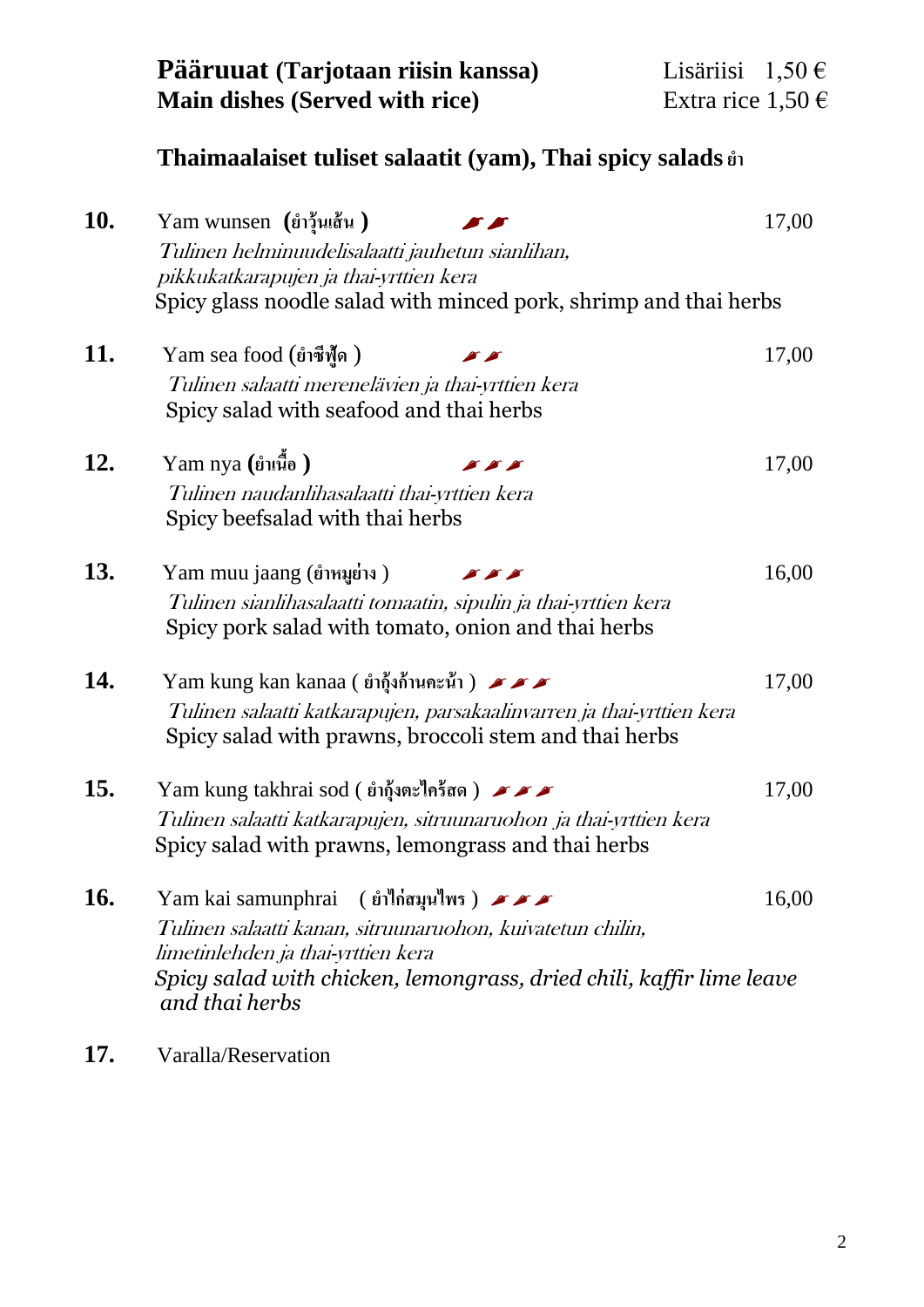#### **Keitot, Soups ต้ม**

- pieni/iso **18.** Tom yam kung / kai / thalee ( ต้มยำกัง/ไก่/ทะเล)  $\rightarrow$  9.00 / 16,00 Kirkas thaimaalainen tom yam-keitto sitruunaruohon, thai-yrttien ja sienten kera joko katkaravuilla, kanalla tai merenelävillä Clear thai tom yam soup with lemongrass,thai herbs and mushroom with *prawns*, *chicken* or *seafood* **19.** Tom yam het ( ต้มยำเห็ด)  $\blacksquare$   $\blacksquare$  9,00 /13,50 Kirkas thaimaalainen tom yam-keitto sienten, sitruunaruohon ja thai-yrttien kera Clear thai tom yam soup with mushrooms, lemongrass and thai herbs **20.** Tom yam tau huu ( ต้มยำเต้าห้)  $\blacksquare$   $\blacksquare$  9,00 /13,50
	- Kirkas thaimaalainen tom yam-keitto tofun, sitruunaruohon ja thaiyrttien kera Clear thai tom yam soup with tofu, lemongrass and thai herbs
- 21. Tom kha kai /kung/ thalee ( ต้มข่า ไก่/กุ้ง/ทะเล)  $\rightarrow$  9,00 /16,00 Thaimaalainen tom kha-keitto kookosmaidossa sitruunaruohon, thaiyrttien ja sienten kera joko kanalla, katkaravuilla tai merenelävillä Thai tom kha-soup in coconut milk with lemongrass, thai herbs and mushrooms with *chicken, prawns* or *seafood*
- **22.** Tom kha het ( ต้มข่าเห็ด) 9,00 /13,50 Thaimaalainen tom kha-keitto kookosmaidossa sienten, sitruunaruohon ja thaiyrttien kera Thai tom kha-soup in coconut milk with mushrooms, lemongrass and thai herbs
- **23.** Gaeng jyyd tauhuu ( **แกงจืดเต้าหู้**) 9,00 /13,50 Kirkas tofukeitto , kiinankaalin, porkkanan ja siitakesienten kera Clear tofu soup with chinese cabbage, carrot and shiitake mushroom
- **24.** Gaeng jyyd kathi tauhuu ( **แกงจืดกะทิเต้าหู้**) 9,00 /13,50 Tofukeitto kookosmaidossa , helminuudelien, kurkkujen ja sienten kera Tofu soup in coconut milk with glass noodle, cucumber and mushroom
- **25.** Varalla/Reservation
- **26.** Varalla/Reservation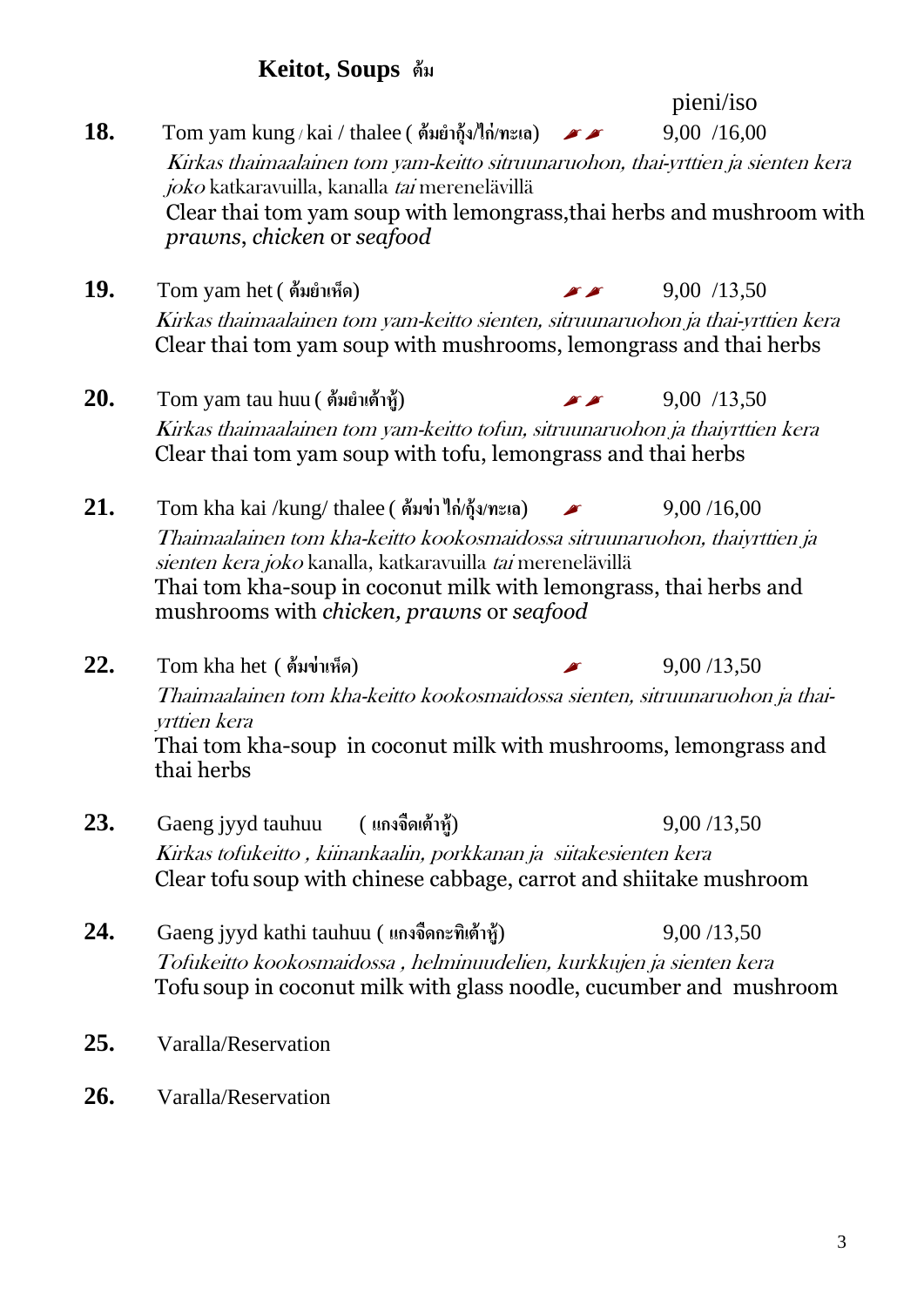## **Kanaruuat, Chicken Dishesไก่**

| 27.          | Gaeng phet kai                                                                                                                                      |                                             | 16,00 |  |
|--------------|-----------------------------------------------------------------------------------------------------------------------------------------------------|---------------------------------------------|-------|--|
| A)           | Gaeng phet kai no mai (แกงเผ็ดไก่ หน่อไม้)                                                                                                          |                                             |       |  |
|              | Punainen kanacurry kookosmaidossa vihannesten ja<br>bambunversojen kera                                                                             |                                             |       |  |
|              | Red chicken curry in coconut milk with vegetables and <b>bamboo shoot</b>                                                                           |                                             |       |  |
| B)           | Gaeng phet kai sapparod (แกงเผ็ดไก่ สับปะรด)                                                                                                        |                                             |       |  |
|              | Punainen kanacurry kookosmaidossa vihannesten ja ananaksen kera<br>Red chicken curry in coconut milk with vegetables and <b>pineapple</b>           |                                             |       |  |
| $\mathbf{C}$ | Gaeng phet kai makhua muang (แกงเผ็ดไก่ มะเขือม่วง)                                                                                                 |                                             |       |  |
|              | Punainen kanacurry kookosmaidossa vihannesten ja munakoison kera<br>Red chicken curry in coconut milk with vegetables and <b>eggplant</b>           |                                             |       |  |
| 28.          | Gaeng khiau waan kai (แกงเขียวหวานไก่)                                                                                                              |                                             | 16,00 |  |
|              | Vihreä kanacurry kookosmaidossa vihannesten kera<br>Green chicken curry in coconut milk with vegetables                                             |                                             |       |  |
| 29.          | Phanang kai (พะแนงไก่)                                                                                                                              |                                             | 16,00 |  |
|              | Phanang kanacurry kookosmaidossa papujen ja paprikoiden kera<br>Phanang curry chicken with coconut milk with long bean and paprika                  |                                             |       |  |
| <b>30.</b>   | Gaeng kari kai (แกงกะหรื่ไก่)                                                                                                                       |                                             | 16,00 |  |
|              | Keltainen kanacurry kookosmaidossa sipulin, porkkanan ja perunapalojen kera                                                                         |                                             |       |  |
|              | Yellow curry chicken in coconut milk with onion, carrot and potato cubes                                                                            |                                             |       |  |
| 31.          | Gaeng mussaman kai (แกงมัสหมั่นไก่)                                                                                                                 |                                             | 16,00 |  |
|              | Mussaman kanacurry kookosmaidossa tamarind-mehun, sipulin, maapähkinöiden<br>ja perunapalojen kera                                                  |                                             |       |  |
|              | Mussaman chicken curry in coconut milk with tamarind juice, onion,<br>peanuts and potato cubes                                                      |                                             |       |  |
| 32.          | Phad kaphau kai/ kai sab (ผัดกะเพราไก่/ไก่สับ)                                                                                                      | $\blacktriangleright$ $\blacktriangleright$ | 16,00 |  |
|              | Paistettua kanaa tai jauhettua kananlihaa basilikan ja chilin kera<br>Wok-fried <i>chicken</i> or <i>minced chicken</i> with basil leaves and chili |                                             |       |  |
| <b>33.</b>   | Laab kai $(\omega)$                                                                                                                                 |                                             | 16,00 |  |
|              | Lämmin tulinen thai-salaatti jauhetun kananlihan, kuivatetun chilin ja thai-yrttien<br>kera                                                         |                                             |       |  |
|              | Spicy warm thai salad with minced chicken, dried chili and thai herbs                                                                               |                                             |       |  |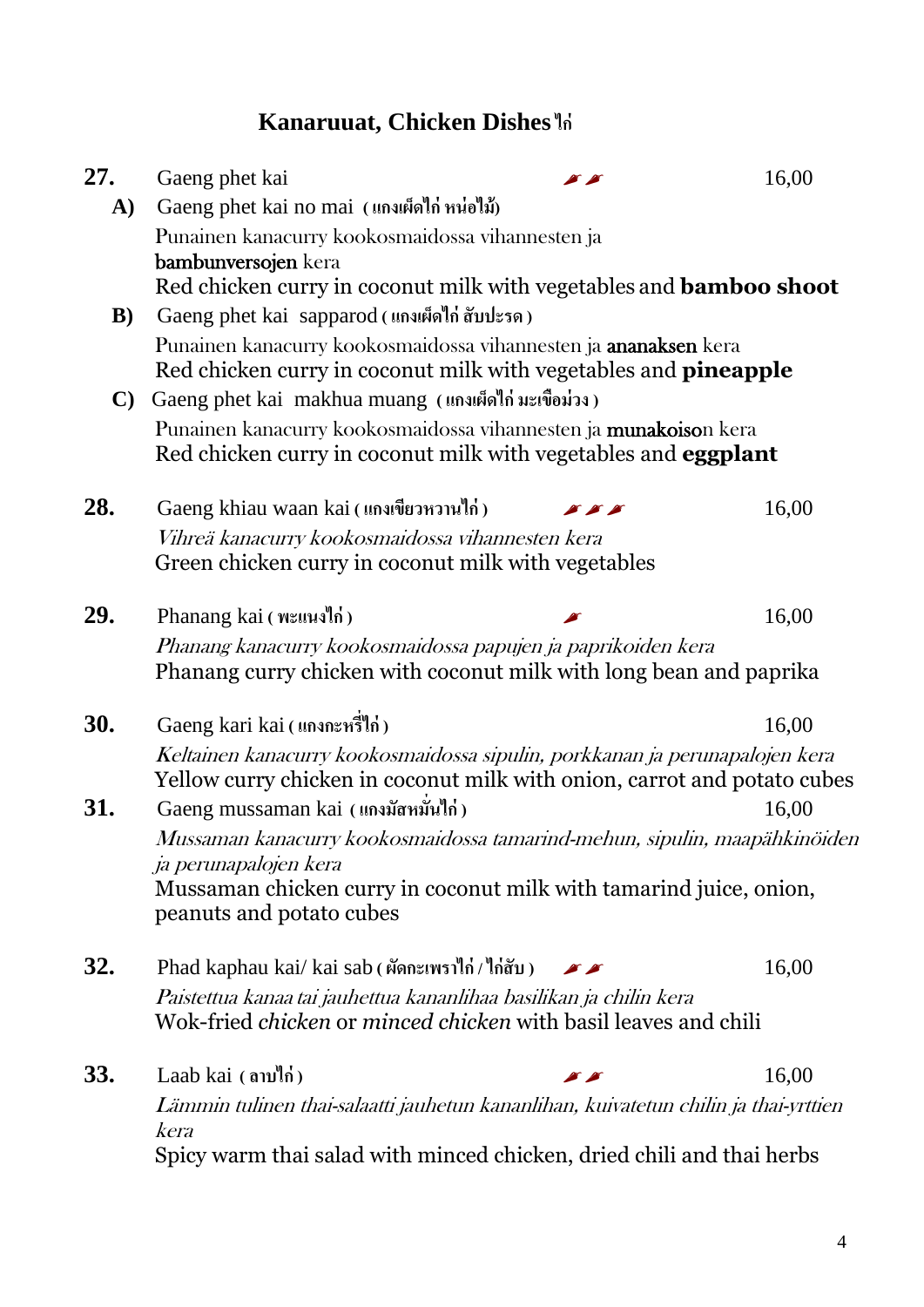| 34. | Kai phad metmamuang himmaphan (ใก่ผัดเม็ดมะม่วงหิมพานต์)<br>Paistettua kanaa cashewpähkinöiden kera<br>Wok-fried chicken with cashew nuts                   | 16,00 |
|-----|-------------------------------------------------------------------------------------------------------------------------------------------------------------|-------|
| 35. | Kai phad khing (ใก่ผัดขิง)                                                                                                                                  | 16,00 |
|     | Paistettua kanaa inkiväärin ja vihannesten kera<br>Wok-fried chicken with ginger and vegetables                                                             |       |
| 36. | Phad priau waan kai (ผัดเปรี้ยวหวานไก่)                                                                                                                     | 16,00 |
|     | Paistettua hapanimelää kanaa ananaksen ja vihannesten kera<br>Chicken in sweet and sour sauce with pineapple and vegetables                                 |       |
| 37. | Kai phad khiua waan haeng (ใก่ผัดเขียวหวานแห้ง) $\sqrt{\phantom{a}}$                                                                                        | 16,00 |
|     | Paistettua kanaa vihreän curryn kera<br>Fried chicken with green curry                                                                                      |       |
| 38. | Kai phad phrik khing (ใก่ผัดพริกขิง)                                                                                                                        | 16,00 |
|     | Paistettua kanaa punaisen curryn kera<br>Stir-fried chicken with red curry                                                                                  |       |
| 39. | Gaeng Paa Kai (แกงป่าไก่)<br><b>SAP</b>                                                                                                                     | 16,00 |
|     | Punainen kanacurry maalaistyyliin mustapippurin kera (ilman kookosmaitoa)<br>Country style chicken in red curry with black pepper (without coconut<br>milk) |       |
| 40. | Kai phad phak (ใก่ผัดผัก)                                                                                                                                   | 16,00 |
|     | Paistettua kanaa vihannesten kera<br>Wok-fried chicken with vegetables                                                                                      |       |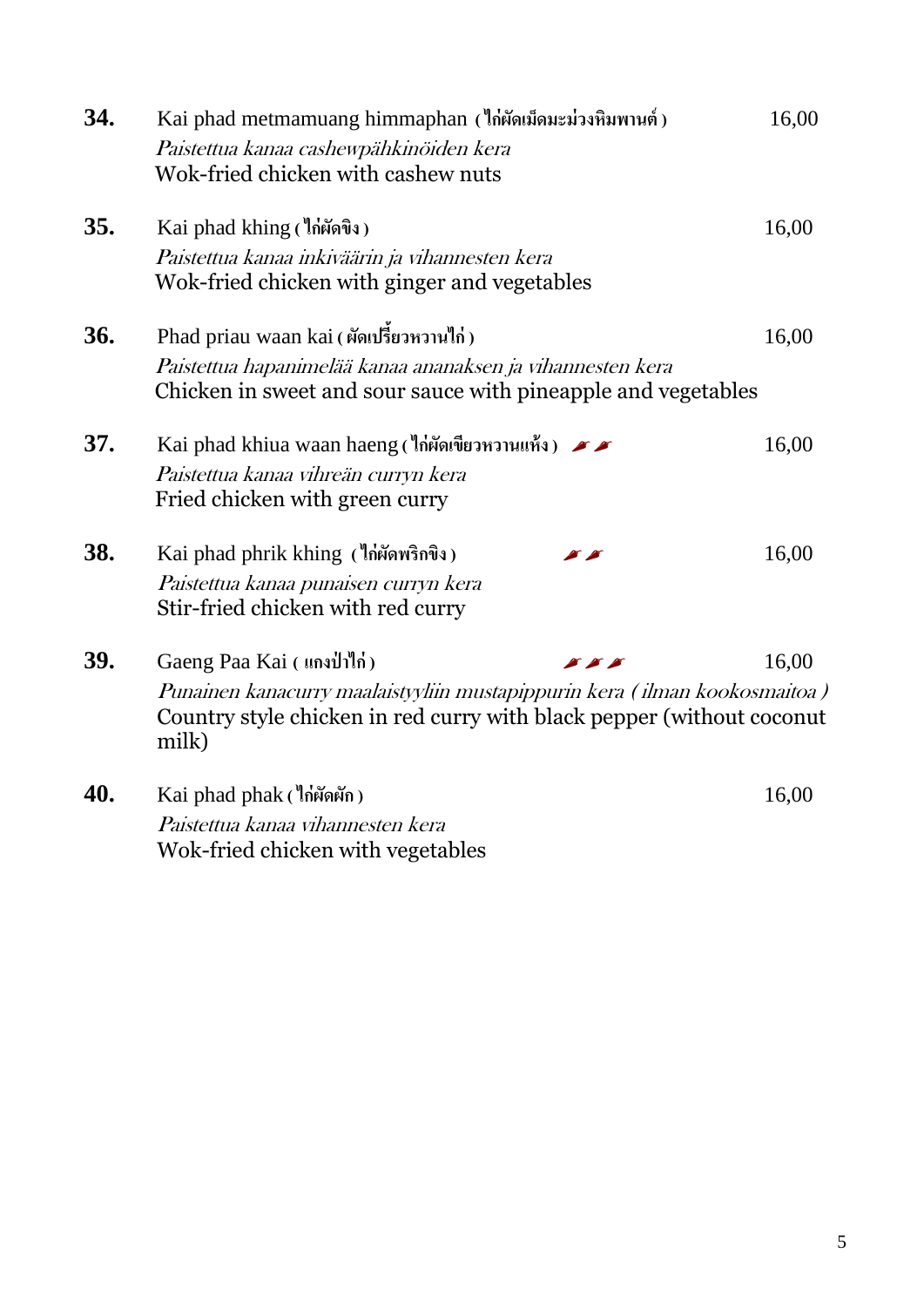**Naudanliharuuat, Beef Dishes ( เนื้อวัว )**

| 41. | Nya phad phak (เนื้อผัดผัก)                                                                                                                                                 |                                                                                                                                                                                                                                                                                                                                                                                                                       | 18,00 |  |
|-----|-----------------------------------------------------------------------------------------------------------------------------------------------------------------------------|-----------------------------------------------------------------------------------------------------------------------------------------------------------------------------------------------------------------------------------------------------------------------------------------------------------------------------------------------------------------------------------------------------------------------|-------|--|
|     | Paistettua naudanlihaa vihannesten kera<br>Wok-fried meat with vegetables                                                                                                   |                                                                                                                                                                                                                                                                                                                                                                                                                       |       |  |
| 42. | Gaeng phet nya nomai (แกงเผ็ดเนื้อหน่อไม้)                                                                                                                                  |                                                                                                                                                                                                                                                                                                                                                                                                                       | 18,00 |  |
|     | Punainen naudanlihacurry kookosmaidossa ja vihannesten ja bambunversojen kera<br>Red beef curry in coconut milk with vegetables and bamboo shoots                           |                                                                                                                                                                                                                                                                                                                                                                                                                       |       |  |
| 43. | Gaeng mussaman nya (แกงมัสหมั่นเนื้อ)                                                                                                                                       |                                                                                                                                                                                                                                                                                                                                                                                                                       | 18,00 |  |
|     | Massaman naudanlihacurry kookosmaidossa tamarind-mehun,<br>sipulin, maapähkinöiden ja perunapalojen kera<br>Massaman beef curry in coconut milk with tamarind juice, onion, |                                                                                                                                                                                                                                                                                                                                                                                                                       |       |  |
|     | peanuts and potato cubes                                                                                                                                                    |                                                                                                                                                                                                                                                                                                                                                                                                                       |       |  |
| 44. | Phanang nya (พะแนงเนื้อ)                                                                                                                                                    |                                                                                                                                                                                                                                                                                                                                                                                                                       | 18,00 |  |
|     | Phanang nauhdanlihacurry kooskosmaidossa papujen ja paprikoiden kera<br>Phanang beef curry in coconut milk with long bean and paprika                                       |                                                                                                                                                                                                                                                                                                                                                                                                                       |       |  |
| 45. | Gaeng khiau waan nya (แกงเขียวหวานเนื้อ)                                                                                                                                    | $\begin{picture}(130,20) \put(0,0){\dashbox{0.5}(10,0){ }} \thicklines \put(0,0){\dashbox{0.5}(10,0){ }} \thicklines \put(0,0){\dashbox{0.5}(10,0){ }} \thicklines \put(0,0){\dashbox{0.5}(10,0){ }} \thicklines \put(0,0){\dashbox{0.5}(10,0){ }} \thicklines \put(0,0){\dashbox{0.5}(10,0){ }} \thicklines \put(0,0){\dashbox{0.5}(10,0){ }} \thicklines \put(0,0){\dashbox{0.5}(10,0){ }} \thicklines \put(0,0){\$ | 18,00 |  |
|     | Vihreä naudanlihacurry kookosmaidossa vihannesten kera<br>Green beef curry in coconut milk with vegetables                                                                  |                                                                                                                                                                                                                                                                                                                                                                                                                       |       |  |
| 46. | Nya phad kaphau(เนื้อผัดกะเพรา)                                                                                                                                             |                                                                                                                                                                                                                                                                                                                                                                                                                       | 18,00 |  |
|     | Paistettua naudanlihaa basilikan ja chilin kera<br>Wok-fried beef with basil leaves and chili                                                                               |                                                                                                                                                                                                                                                                                                                                                                                                                       |       |  |
| 47. | Gaeng paa nya (แกงป่าเนื้อ)                                                                                                                                                 |                                                                                                                                                                                                                                                                                                                                                                                                                       | 18,00 |  |
|     | Punainen naudanlihacurry maalaistyyliin mustapippurin kera                                                                                                                  |                                                                                                                                                                                                                                                                                                                                                                                                                       |       |  |
|     | (ilman kookosmaitoa)<br>Country style beef in red curry with black pepper (without coconut milk)                                                                            |                                                                                                                                                                                                                                                                                                                                                                                                                       |       |  |
| 48. | Nya manau (เนื้อมะนาว)                                                                                                                                                      |                                                                                                                                                                                                                                                                                                                                                                                                                       | 18,00 |  |
|     | Tulinen thai-naudanlihasalaatti chilin ja limen kera<br>Spicy thai-beefsalad with chilli and lime                                                                           |                                                                                                                                                                                                                                                                                                                                                                                                                       |       |  |
| 49. | Nya phad phrik thai dam (เนื้อผัดพริกไทดำ)                                                                                                                                  |                                                                                                                                                                                                                                                                                                                                                                                                                       | 18,00 |  |
|     | Paistettua naudanlihaa mustapippurikastikkeessa<br>Fried beef in black pepper sauce                                                                                         |                                                                                                                                                                                                                                                                                                                                                                                                                       |       |  |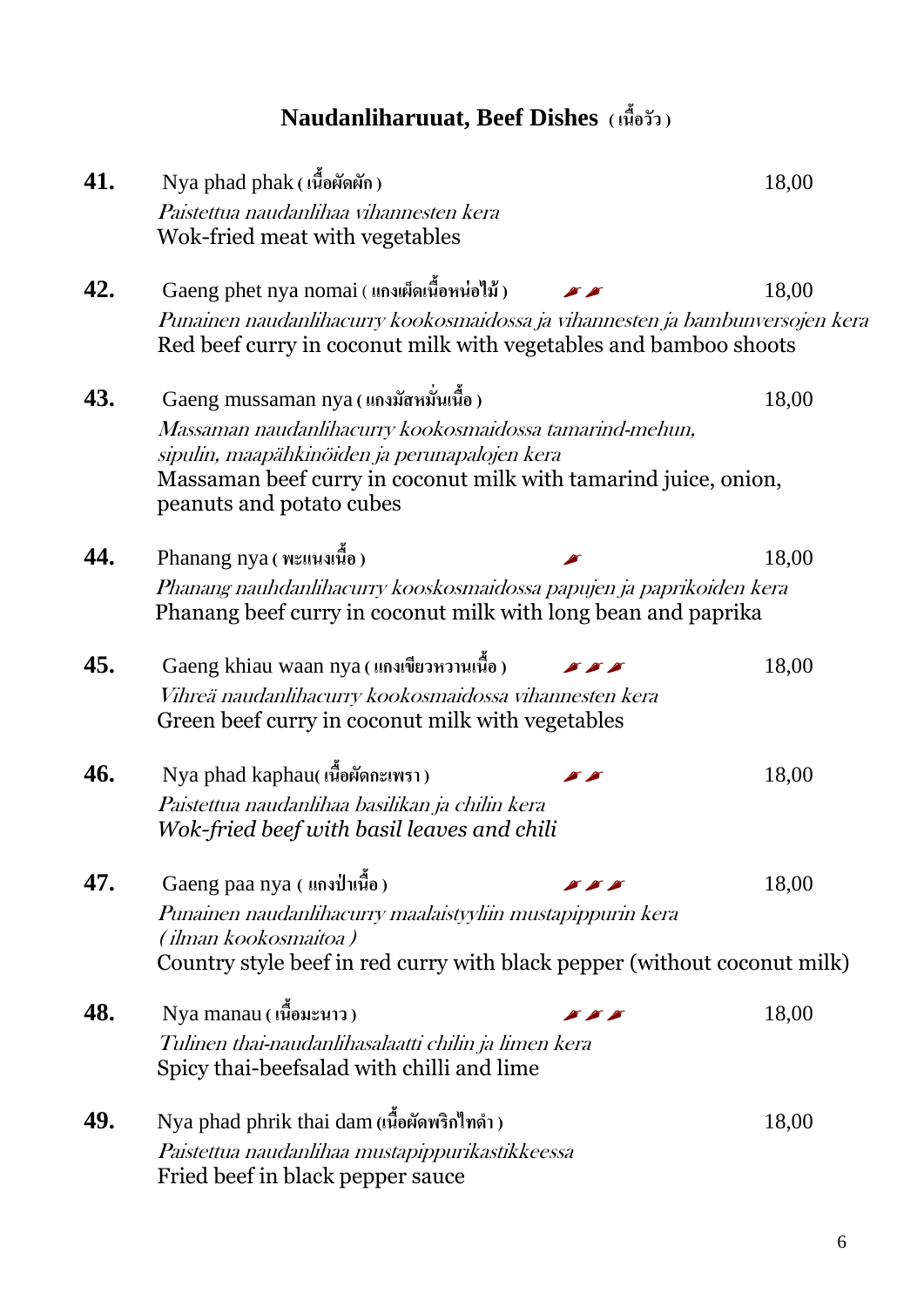| 50. | Nya nam tok (เนื้อน้ำตก)<br>Tulinen grillattu-naudanlihasalaatti chilin ja limen kera<br>Spicy sliced grilled-beefsalad with chili and lime                                                                             | 18,00 |
|-----|-------------------------------------------------------------------------------------------------------------------------------------------------------------------------------------------------------------------------|-------|
| 51. | Nya nam man hoi (เนื้อน้ำมันหอย)<br>Paistettua naudanlihaa osterikastikeessa vihannesten kera<br>Fried beef with oyster sauce and vegetables                                                                            | 18,00 |
|     | Sianliharuuat, Pork Dishes ( หมู)                                                                                                                                                                                       |       |
| 52. | Muu phad prik sot (หมูผัดพริกสด)<br>Paistettua sianlihaa sienten, chilin ja sipulin kera<br>Stir-fried pork with mushroom, chilli and onion                                                                             | 16,00 |
| 53. | Muu phad phak ( หมูผัดผัก)<br>Paistettua sianlihaa vihannesten kera<br>Stir-fried pork with vegetables                                                                                                                  | 16,00 |
| 54. | Gaeng phet muu (แกงเผ็ดหมู)<br>$\blacktriangleright$ $\blacktriangleright$<br>Punainen sianlihacurry vihannesten kera kookosmaidossa<br>Red curry with pork and vegetables in coconut milk                              | 16,00 |
| 55. | Gaeng khiau wan muu (แกงเขียวหวานหมู)<br>Vihreä sianlihacurry kookosmaidossa vihannesten kera<br>Green curry with pork and vegetables in coconut milk                                                                   | 16,00 |
| 56. | Phanang muu (พะแนงหมู)<br>Phanang sianlihacurry kookosmaidossa papujen ja paprikoiden kera<br>Phanang curry with pork, long bean and paprika in coconut milk                                                            | 16,00 |
| 57. | Phad kapau muu/muu sab (ผัดกะเพราหมู/ หมูสับ) $\blacktriangleright$<br>Paistettua <i>sianlihaa</i> tai <i>jauhettua sianlihaa</i> basilikan ja chilin kera<br>Stir-fried pork or minced pork with chili and basil leave | 16,00 |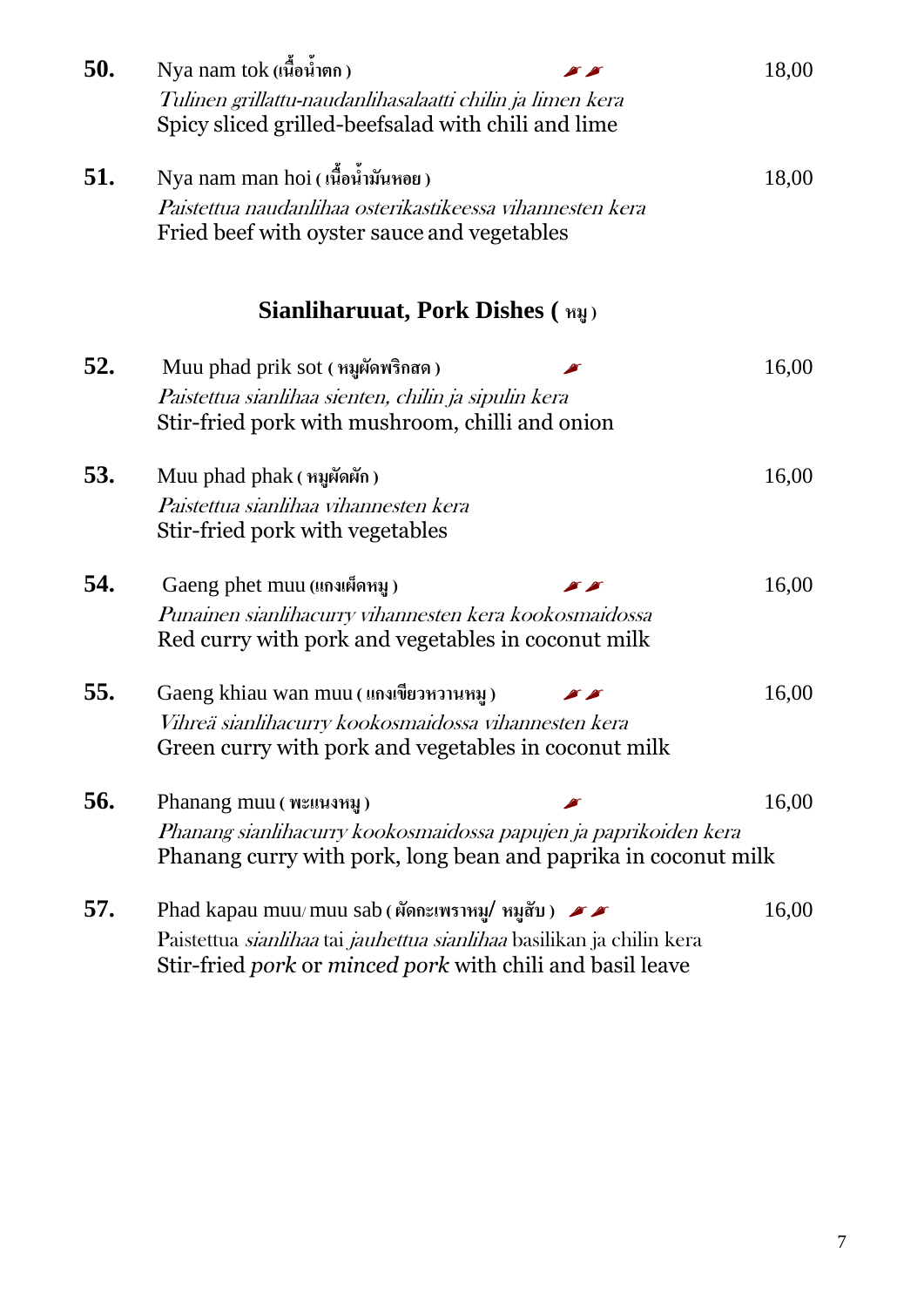| 58. | Phad priau waan muu (ผัดเปรียวหวานหมู)                                                    | 16,00 |  |  |
|-----|-------------------------------------------------------------------------------------------|-------|--|--|
|     | Hapanimelää sianlihaa ananaksen ja vihannesten kera                                       |       |  |  |
|     | Fried pork with sweet and sour sauce, pineapple and vegetables                            |       |  |  |
| 59. | Muu thod kratiam phrikthai (หมูทอดกระเทียมพริกไท)                                         | 16,00 |  |  |
|     | Paistettua sianlihaa valkosipulin ja pippurin kera                                        |       |  |  |
|     | Fried pork with garlic and pepper                                                         |       |  |  |
| 60. | Muu manau (หมูมะนาว)<br>$\blacktriangleright$ $\blacktriangleright$ $\blacktriangleright$ | 16,00 |  |  |
|     | Thaimaalainen tulinen salaatti sianlihan, chilin ja limen kera                            |       |  |  |
|     | Spicy thai salad with pork, chili and lime                                                |       |  |  |
| 61. | Gaeng paa muu (แกงป่าหมู)<br>$\sim$ $\sim$ $\sim$                                         | 16,00 |  |  |
|     | Sianlihaa punaisessa curryssa maalaistyyliin mustapippurin kera                           |       |  |  |
|     | (ilman kookosmaitoa)                                                                      |       |  |  |
|     | Country style pork in red curry with black pepper (without coconut milk)                  |       |  |  |
| 62. | Varalla/Reservation                                                                       |       |  |  |
| 63. | Muu phad khing (หมูผัดขิง)                                                                | 16,00 |  |  |
|     | Paistettua sianlihaa inkiväärin ja vihannesten kera                                       |       |  |  |
|     | Wok-fried pork with ginger and vegetables                                                 |       |  |  |
|     | Katkarapuruuat, Prawn dishes $\tilde{\phi}$                                               |       |  |  |
| 64. | Kung phad hed (กุ้งผัดเห็ด)                                                               | 18,50 |  |  |
|     | Paistettua katkarapua sienten kera                                                        |       |  |  |
|     | Stir-fried prawns with mushroom                                                           |       |  |  |
| 65. | Kung phad phak ( กุ้งผัดผัก)                                                              | 18,50 |  |  |
|     | Paistettua katkarapua vihannesten kera                                                    |       |  |  |
|     | Stir-fried prawns with vegetables                                                         |       |  |  |
| 66. | Kung op wunsen $(\delta_1^2)$ จอบรุ้นเส้น)                                                | 18,50 |  |  |
|     | Katkarapuja helminuudelien ja thai-yrttien kera                                           |       |  |  |
|     | Prawns with glass noodle and thai herbs                                                   |       |  |  |
| 67. | Phad kaphau kung (ผัดกะเพรากุ้ง)<br>y y                                                   | 18,50 |  |  |
|     | Paistettua katkarapua basilikan ja chilin kera                                            |       |  |  |
|     | Stir-fried prawns with basil leaves and chili                                             |       |  |  |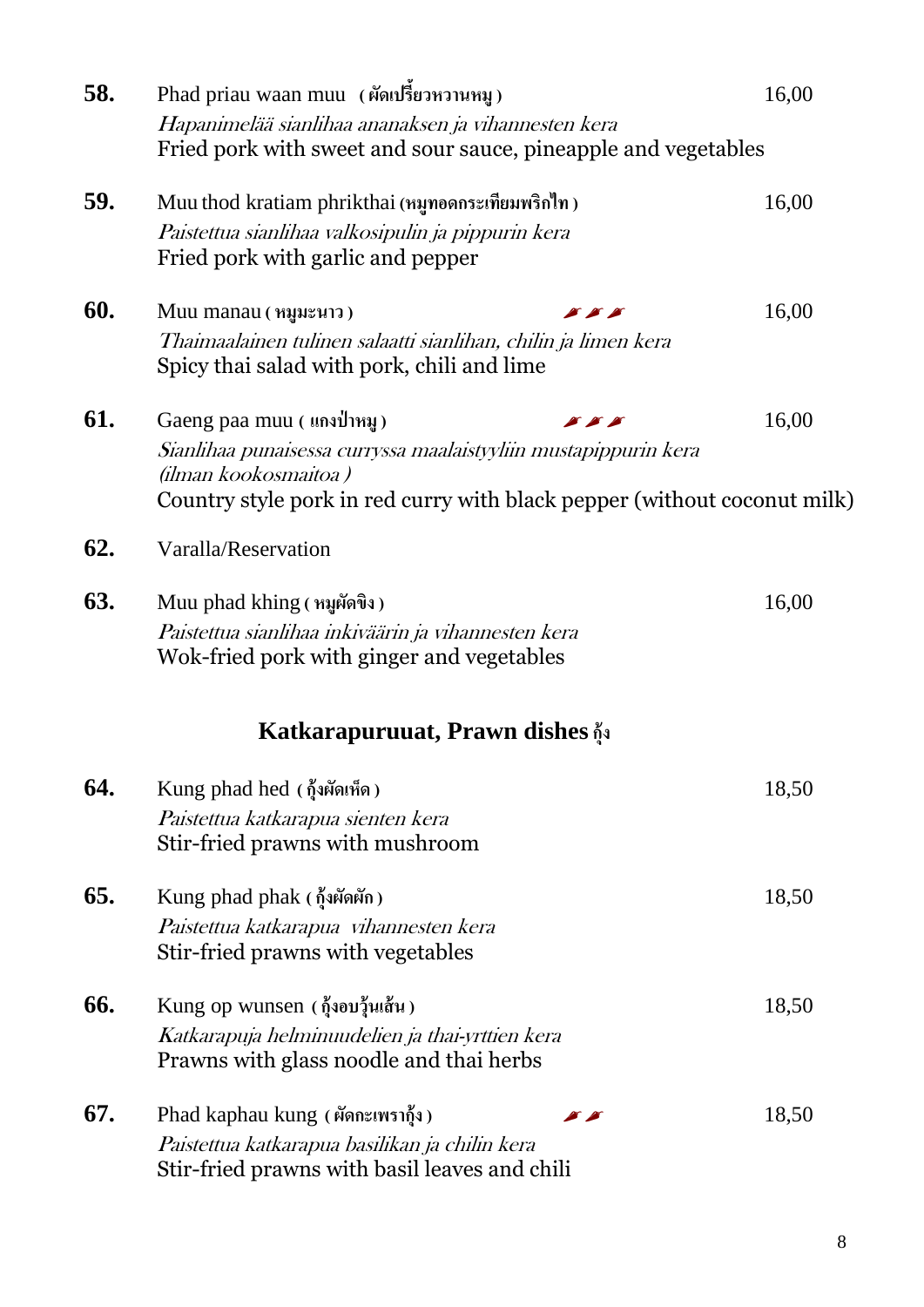| 68. | Priau waan kung<br>( เปรียวหวานกุ้ง )                                                                                                  | 18,50 |
|-----|----------------------------------------------------------------------------------------------------------------------------------------|-------|
|     | Katkarapuja hapanimeläkastikkeessa ananaksen kera<br>Fried prawns with sweet and sour sauce and pineapple                              |       |
| 69. | Kung phad phong karii (กุ้งผัดผงกะหรี่)                                                                                                | 18,50 |
|     | Paistettuja katkarapuja keltaisen curryn, kananmunan ja varsisellerin kera<br>Stir-fried prawns with yellow curry, egg and cellery     |       |
| 70. | Kung thood krathiam phrik thai $($ กุ้งทอดกระเทียมพริกไท)                                                                              | 18,50 |
|     | Friteerattuja katkarapuja valkosipulin ja pippurin kera<br>Deep-fried prawns with garlic and pepper                                    |       |
| 71. | Gaeng khiau waan kung (แกงเขียวหวานกุ้ง)<br>$\blacktriangleright$ $\blacktriangleright$ $\blacktriangleright$                          | 18,50 |
|     | Vihreä katkarapucurry kookosmaidossa vihannesten kera<br>Green curry with prawns and vegetables in coconut milk                        |       |
| 72. | Phanang kung (พะแนงกุ้ง)                                                                                                               | 18,50 |
|     | Phanang katkarapucurry kookosmaidossa papujen ja paprikan kera<br>Phanang curry with prawns in coconut milk with long bean and paprika |       |
| 73. | Kung pää sa (กุ้งแป๊ะซะ)                                                                                                               | 18,50 |
|     | Katkarapuja chili- ja inkivääriliemessä kiinankaalin kera<br>Prawns in chili and ginger soup with chinese cabbage                      |       |
| 74. | Kung phad phrik sod (กุ้งผัดพริกสด)                                                                                                    | 18,50 |
|     | Paistettuja katkarapuja chilin, sipulin ja sienten kera<br>Stir-fried prawns with chilli, onion and mushroom                           |       |
| 75. | Gaeng kari kung (แกงกะหรี่กุ้ง)                                                                                                        | 18,50 |
|     | Keltainen katkarapucurry kookosmaidossa sipulin, porkkanan<br>ja perunapalojen kera                                                    |       |
|     | Yellow curry prawns in coconut milk with onion, carrot and potato cubes                                                                |       |
| 76. | Gaeng khua kung sapparot (แกงคั่วกุ้งสับปะรด)<br>$\sqrt{ }$                                                                            | 18,50 |
|     | Punainen katkarapucurry kookosmaidossa ananaspalojen kera<br>Red curry prawns in coconut milk with pineapple                           |       |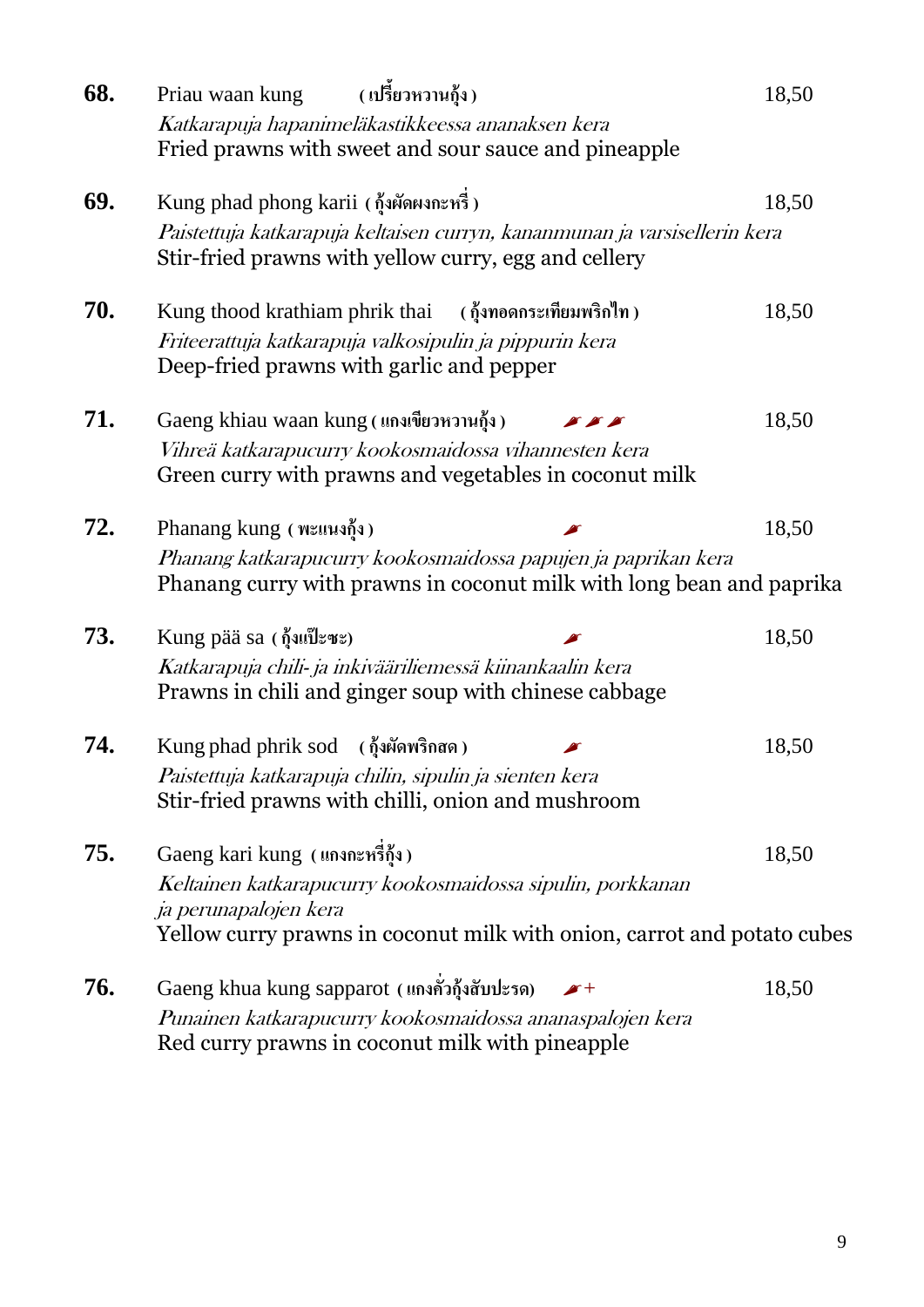| 77. | Kung phad phrik phao (กุ้งผัดพริกเผา)<br>Paistettuja katkarapuja chilitahnan, sipulin, paprikan ja purjon kera<br>Stir-fried prawns with chili paste, onion, paprika and fresh leek                         |                                                                                         |                                             | 18,50 |
|-----|-------------------------------------------------------------------------------------------------------------------------------------------------------------------------------------------------------------|-----------------------------------------------------------------------------------------|---------------------------------------------|-------|
| 78. | Kung phad phrik khing (กุ้งผัดพริกขิง)<br>Paistettuja katkarapuja punaisen curryn kera<br>Fried prawns with red curry                                                                                       |                                                                                         |                                             | 18,50 |
| 79. | Kung phad khing<br>Paistettuja katkarapuja inkivääriä ja vihannesten kera<br>Fried prawns with ginger and vegetable                                                                                         | ( กุ้งผัดขิง)                                                                           |                                             | 18,50 |
| 80. | Kung samunphrai<br>Paistettuja katkarapuja, sitruunaruohon, kuivatetun chilin,<br>limetinlehden ja thai-yrttien kera<br>Stir-fried prawns with lemongrass, dried chili, kaffir lime leave<br>and thai herbs | ( กุ้งสมุนไพร )                                                                         |                                             | 18,50 |
| 81. | Kung phad med mamuang ( กุ้งผัดเม็ดมะม่วงหิมพานต์)<br>Paistettuja katkarapuja cashewpähkinöiden kera<br>Stir-fried prawns with cashew nuts                                                                  |                                                                                         |                                             | 18,50 |
|     |                                                                                                                                                                                                             | Kalmari, Squid ปลาหมึก                                                                  |                                             |       |
| 82. | Yam pla myk (ยำปลาหมึก)                                                                                                                                                                                     | Tulinen salaatti kalmarin ja thai-yrttien kera<br>Spicy salad with squid and thai herbs | $\blacktriangleright$ $\blacktriangleright$ | 17,50 |
| 83. | Pla myk nyng manau (ปลาหมึกนี้งมะนาว)<br>Höyryllä kypsennettya kalmaria chilin ja limen kera<br>Steamed squid with chili and lime                                                                           |                                                                                         |                                             | 17,50 |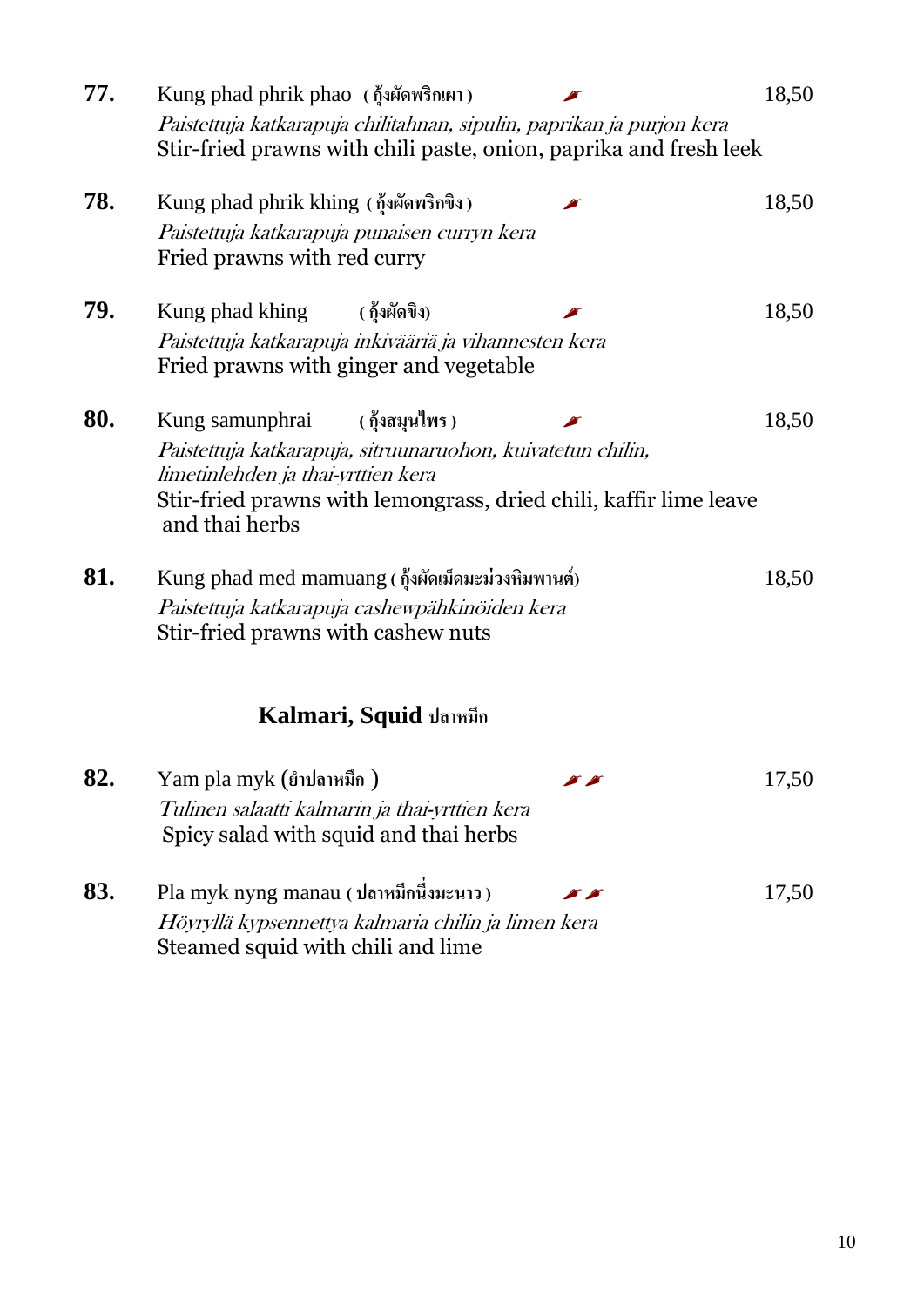## **Kalaruuat, Fish ( ปลา )**

| 84. | Plaa raad phrik (ปลาราดพริก)<br>Kalaa punaisen curryn kera<br>Fish with red curry                                                                                                 | 18,00 |
|-----|-----------------------------------------------------------------------------------------------------------------------------------------------------------------------------------|-------|
| 85. | Plaa raad phrik sambal-oelek (ปลาราดพริก ซัมบัล โอเลค)<br>Kalaa chili-inkiväärikastikkeen kera<br>Fish with chili-ginger sauce                                                    | 18,00 |
| 86. | ( ปลาเปรี้ยวหวาน)<br>Plaa priau waan<br>Kalaa hapanimeläkastikkeessa ananaksen ja vihannesten kera<br>Fish in sweet and sour sauce with pineapple and vegetables                  | 18,00 |
| 87. | Phanang plaa (พะแนงปลา)<br>Phanang currykalaa kookosmaidossa papujen ja paprikoiden kera<br>Phanang curry fish in coconut milk with long bean and paprika                         | 18,00 |
| 88. | Plaa thod krathiam phrik thai (ปลาทอดกระเทียมพริกใท)<br>Friteerattua kalaa valkosipulin ja pippurin kera<br>Deep-fried fish with garlic and pepper                                | 18,00 |
| 89. | ( ปลานึ่งมะนาว)<br>Plaa nyng manau<br>$\sim$ $\sim$ $\sim$<br>Kalaa chilin, limen ja korianterin kera<br>Fish with chilli, lime and coriander                                     | 18,00 |
| 90. | Yam plaa sa mun phrai (ยำปลาสมุนไพร)<br>Kalaa chilin, limen, punasipulin ja inkiväärin kera<br>Fish with chilli, lime, red onion and ginger                                       | 18,00 |
| 91. | Plaa phad chaa (ปลาผัดฉ่า)<br>$\sum$<br>Kalaa basilikan, tuoreen pippurin, thai-yrttien ja punaisen curryn kera<br>Fish with basil leaves, fresh pepper, thai herbs and red curry | 18,00 |
| 92. | Plaa pää sa (ปลาแป๊ะซะ)<br>Kalaa chili- ja inkivääriliemessä kiinankaalin kera<br>Fish in chili and ginger soup with chinese cabbage                                              | 18,00 |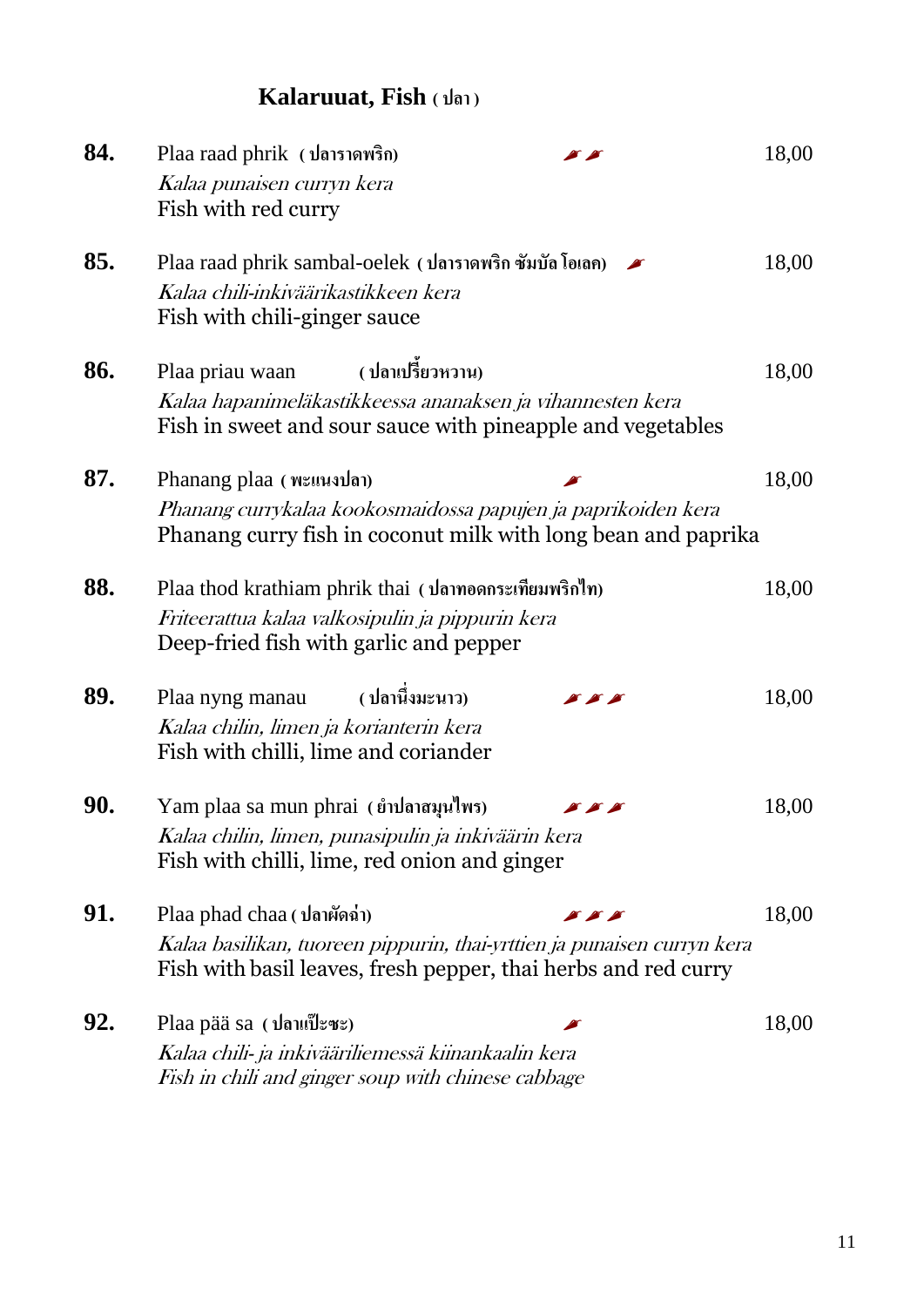| 93. | Plaa sam rod (ปลาสามรส)                                                                                                          |               | 18,00 |
|-----|----------------------------------------------------------------------------------------------------------------------------------|---------------|-------|
|     | Kalaa chili ja tamarindi kastikkeessa kera<br>Fish in chili and tamarind sauce                                                   |               |       |
| 94. | Gaeng paa plaa (แกงป่าปลา)                                                                                                       | <b>SACTO</b>  | 18,00 |
|     | Kalaa punaisessa curryssa maalaistyyliin mustapippurin kera<br>(ilman kookosmaitoa )                                             |               |       |
|     | Country style fish in red curry with black pepper (without coconut milk)                                                         |               |       |
|     | <b>Ankkaruuat, Duck dishes เป็ด</b>                                                                                              |               |       |
| 95. | Gaeng phet ped jaang (แกงเผ็ดเป็ดย่าง)                                                                                           |               | 19,00 |
|     | Punainen ankkacurry kookosmaidossa vihannesten kera<br>Red curry with duck in coconut milk with vegetables                       |               |       |
| 96. | Gaeng khiau waan ped (แกงเขียวหวานเป็ด)                                                                                          | $\mathcal{L}$ | 19,00 |
|     | Vihreä ankkacurry kookosmaidossa vihannesten kera<br>Green curry with duck and vegetables in coconut milk                        |               |       |
| 97. | (ผัดเผ็ดเป็ดย่าง)<br>Phad phet ped jaang                                                                                         |               | 19,00 |
|     | Paistettua ankkaa vihannesten ja chilin kera<br>Wok-fried duck with vegetables and chili                                         |               |       |
| 98. | Phanang ped (พะแนงเป็ด)                                                                                                          |               | 19,00 |
|     | Phanang ankkacurry kookosmaidossa papujen ja paprikan kera<br>Phanang curry with duck in coconut milk with long bean and paprika |               |       |
| 99. | Phad kaphau ped (ผัดกะเพราเป็ด)                                                                                                  |               | 19,00 |
|     | Paistettua ankkaa basilikan ja chilin kera<br>Stir-fried duck with basil leaves and chili                                        |               |       |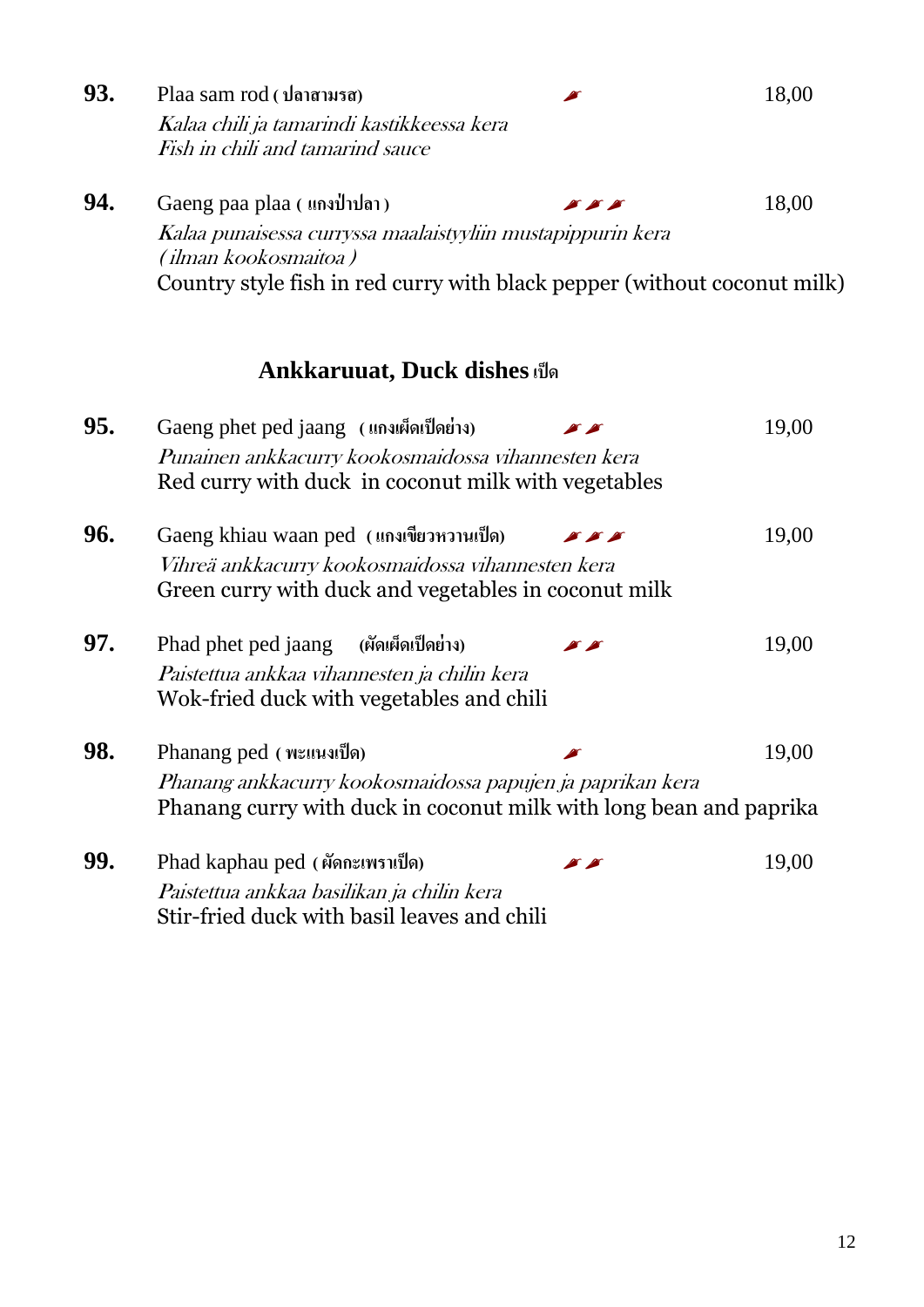## **Kasvisruuat, Vegetarian dishes มังสวิรัติ**

| <b>100.</b> | Phad phak ruam mit (ผัดผักรวมมิตร)<br>Paistettuja vihanneksia ja tofua<br>Wok-fried vegetables with tofu                                                                                                                                      | 12,90 |
|-------------|-----------------------------------------------------------------------------------------------------------------------------------------------------------------------------------------------------------------------------------------------|-------|
| <b>101.</b> | Phad wunsen sai khai (ผัดวุ้นเส้นใส่ไข่)<br>Paistettuja helminuudeleita kananmunan ja vihannesten kera<br>Wok-fried glass noodle with egg and vegetables                                                                                      | 12,90 |
| <b>102.</b> | Gaeng mussaman tauhuu (แกงมัสมันเต้าหู้)<br>Massaman tofucurry kookosmaidossa tamarindimehun, sipulin, maapähkinöiden<br>ja perunapalojen kera<br>Massaman tofu curry in coconut milk with tamarind juice, onion,<br>peanuts and potato cubes | 12,90 |
| <b>103.</b> | Phad tauhuu thua ngoog (ผัดเต้าหู้ถั่วงอก)<br>Paistettua tofua pavunitujen kera<br>Wok-fried tofu with bean sprouts                                                                                                                           | 12,90 |
| <b>104.</b> | Gaeng phed phak ruam (แกงเผ็ดผักรวม)<br>Punainen kasviscurry kookosmaidossa tofun kera<br>Red curry with vegetable in coconut milk with tofu                                                                                                  | 12,90 |
| <b>105.</b> | Gaeng khiau waan phak ruam (แกงเขียวหวานผักรวม) FFF<br>Vihreä kasviscurry kookosmaidossa tofun kera<br>Green curry with vegetable in coconut milk with tofu                                                                                   | 12,90 |
| 106.        | Laab $phak($ anvara $)$<br>Lämmin tulinen thai-salaatti vihannesten, kuivatetun chilin,<br>tofun ja thai-yrttien kera<br>Spicy warm thai salad with vegetables, dried chili, tofu and thai herbs                                              | 12,90 |
| <b>107.</b> | Laab tauhuu ( ดาบเต้าหู้ เย็น)<br>Tulinen thai-salaatti tofun, kuivatetun chilin, vihannesten<br>ja thai-yrttien kera<br>Spicy thai salad with tofu, dried chili, vegetables, and thai herbs                                                  | 12,90 |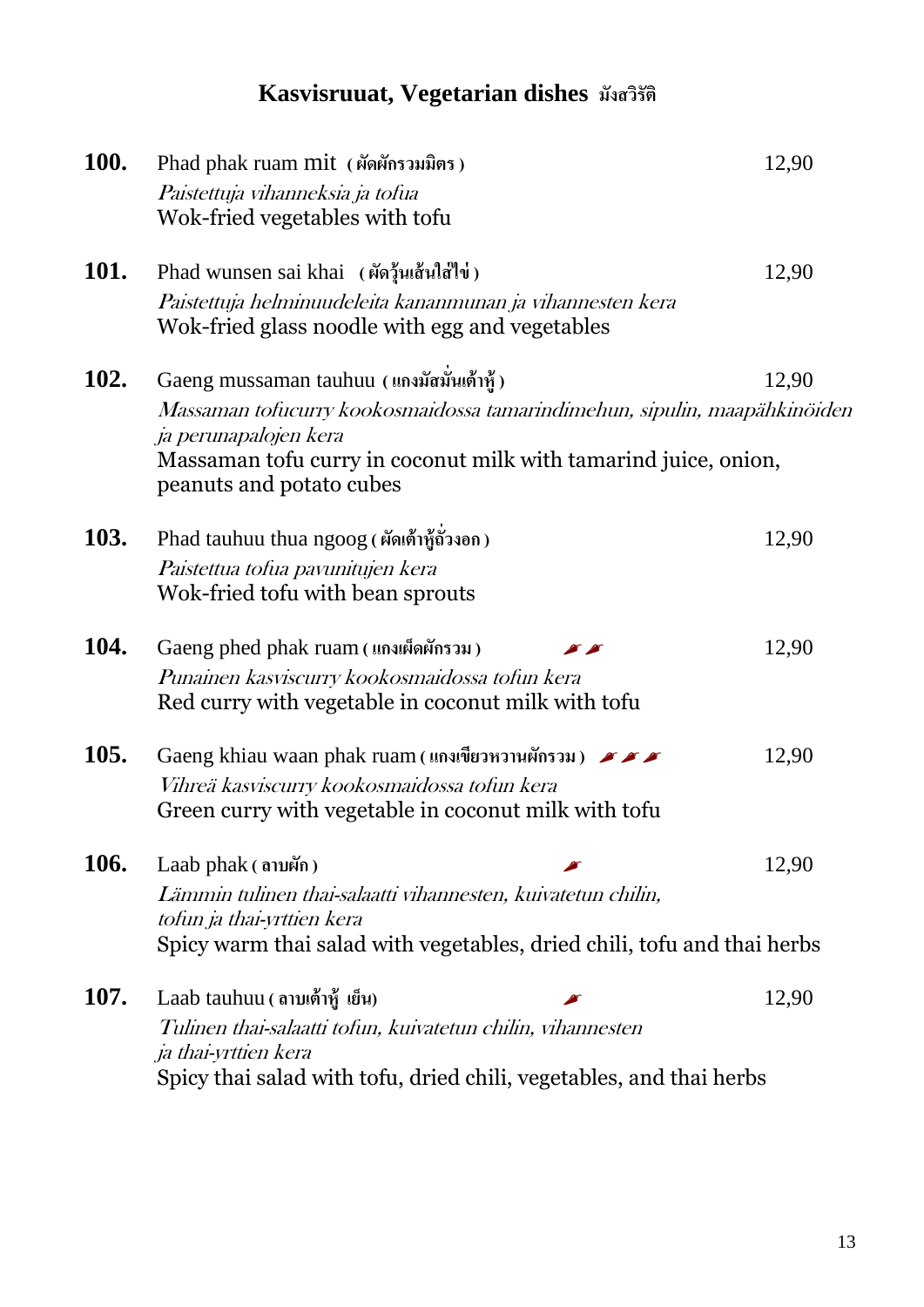| 108.        | Makya muang phad horapa (มะเขือม่วงผัดโหระพา)<br>Paistettu munakoisoa makean basilikan kera<br>Fried eggplant with sweet basil                                                                  | 12,90 |
|-------------|-------------------------------------------------------------------------------------------------------------------------------------------------------------------------------------------------|-------|
| <b>109.</b> | Tauhuu phad phong karii (เต้าชู้ผัดกระหรี่)<br>Paistettua tofua keltaisen curryjauheen ja varsisellerin kera<br>Wok-fried tofu with yellow curry and cellery                                    | 12,90 |
| <b>110.</b> | Tauhuu raad phrik (เต้าหู้ราดพริก)<br>Tofua chili-inkiväärikastikkeessa sienten kera<br>Wok-fried tofu in chili-ginger sauce and mushroom                                                       | 12,90 |
| 111.        | Phad kapau tauhuu (ผัดกระเพราเต้าหู้)<br><b>SAS</b><br>Paistettua tofua basilikan ja chilin kera<br>Wok-fried tofu with basil and chilli                                                        | 12,90 |
| <b>112.</b> | Tauhuu phad khing ( เต้าชู้ผัดขิง )<br>Paistettua tofua inkiväärin ja vihannesten kera<br>Wok-fried tofu with ginger and vegetables                                                             | 12,90 |
| 113.        | Gaeng phed hed hom (แกงเผ็ดเห็ดหอม)<br>Punainen curry kookosmaidossa siitakesienien, vihannesten ja tofun kera<br>Red curry in coconut milk with shitake mushrooms, vegetables and tofu         | 12,90 |
| <b>114.</b> | Gaeng karii tauhuu (แกงกะหรีเต้าหู้)<br>Keltainen tofucurry kookosmaidossa sipulin, porkkanan ja<br>perunapalojen kera<br>Yellow tofu curry in coconut milk with onion, carrot and potato cubes | 12,90 |
| <b>115.</b> | Phanang tauhuu (พะแนงเต้าหู้)<br>Phanang tofucurry kookosmaidossa papujen ja paprikan kera<br>Phanang tofucurry in coconut milk with long bean and paprika                                      | 12,90 |
| <b>116.</b> | Mara tauhuu (มะระเต้าหู้)<br>Tulista tofua, jonka päällä kiinalaista chiliä<br>Hot stir-fried tofu with chinese chili                                                                           | 12,90 |
| <b>117.</b> | Tauhuu phad priau waan (เต้าหู้ผัดเปรี้ยวหวาน)<br>Tofua hapanimeläkastikkeessa ananaksen ja vihannesten kera<br>Tofu in sweet and sour sauce with pineapple and vegetables                      | 12,90 |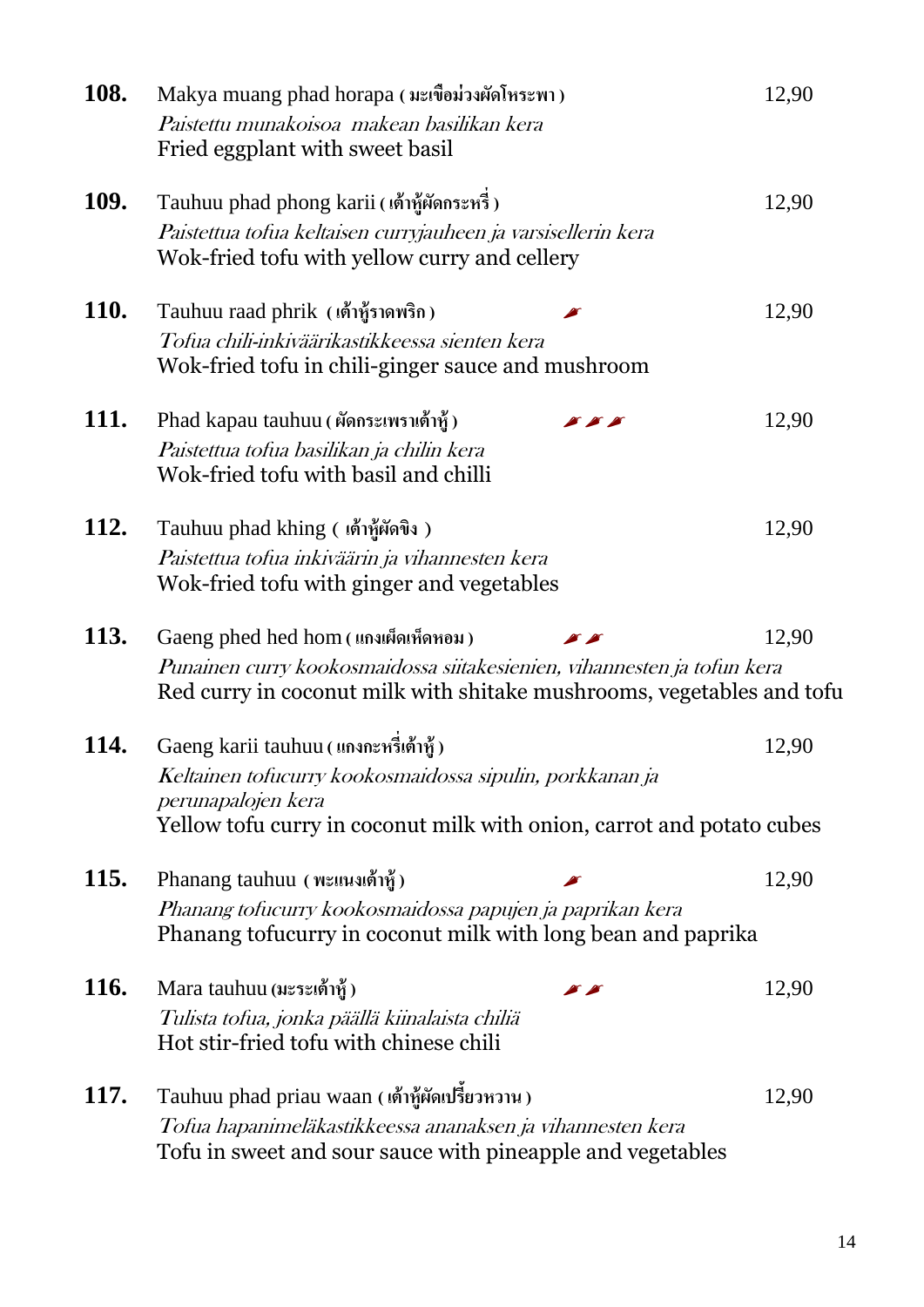## **Nuudeliruuat ja paistetut riisit Noodle dishes and fried rice dishes**

**ก๋วยเตี๋ยวและ ข้าวผัด**

- **118.** Kutiau khuo kai / muu **/** kung **( ก๋วยเตี๋ยวคั่วไก่ / หมู/กุ้ง )** 14,90 Paistettuja nuudeleita keltaisen currynjauheen, kananmunan ja vihannesten kera kanalla, sianlihalla tai katkaravuilla Fried noodles with yellow curry, egg and vegetables with *chicken*, *pork* or *prawns*
- **119.** Kutiau phad khee mau kai / muu / kung **( ก๋วยเตี๋ยวผัดขีเ้มาไก่ / หมู/กุ้ง )** 14,90 Paistettuja nuudeleita tulisen kastikkeen ja vihannesten kera kanalla, sianlihalla tai katkaravuilla Fried noodles with spicy sauce and vegetable with *chicken, pork* or *prawns*
- **120.** Kutiau phad si iw kai / muu / kung **( ก๋วยเตี๋ยวผัดซีอวิ๊ไก่ / หมู/กุ้ง )** 14,90 Paistettuja nuudeleita mustan soijan ja vihannesten kera kanalla, sianlihalla tai katkaravuilla Fried noodles with black soy sauce and vegetable with *chicken, pork* or *prawns*
- **121.** Kutiau phad si iw nya **( ก๋วยเตี๋ยวผัดซีอิ๊วเนื้อ)** 14,90 Paistettuja nuudeleita mustan soijan ja vihannesten kera naudanlihalla Fried noodles with black soy sauce and vegetable with beef

**122.** Phad thai kung **( ผัดไทกุ้ง )** 14,90 Paistettuja nuudeleita katkarapujen , pavunitujen, pähkinöiden, purjon, tamarindikastikkeen ja kananmunan kera Fried noodles with fresh shrimp, bean sprouts, peanuts, scallion, tamarind sauce and egg

**123.** Phad thai kai / muu **( ผัดไทไก่ / หมู)** 14,90 Paistettuja nuudeleita kanan tai sianlihan , pavunitujen, pähkinöiden, purjon, tamarindikastikkeen ja kananmunan kera Fried noodles with *chicken* or *pork,* bean sprouts, peanuts, scallion,tamarind sauce and egg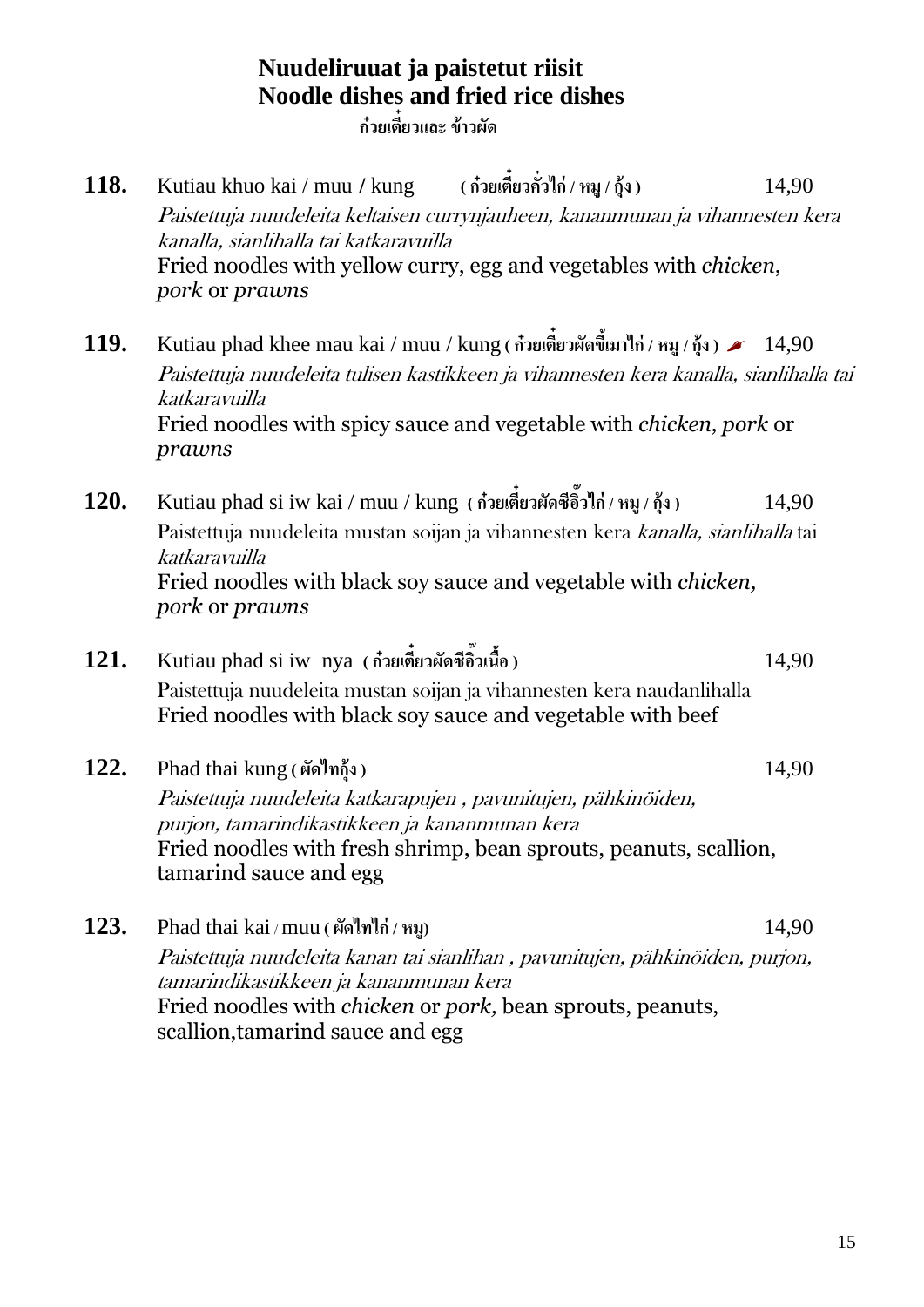| 124.        | Phad thai tauhuu (ผัดไทเต้าหู้)                                                                                                          | 13,90 |
|-------------|------------------------------------------------------------------------------------------------------------------------------------------|-------|
|             | Paistettuja nuudeleita tofun , pavunitujen, pähkinöiden, purjon, tamarindi-<br>kastikkeen ja kananmunan kera                             |       |
|             | Fried noodles with tofu, bean sprouts, peanuts, scallion tamarind<br>sauce and egg                                                       |       |
| 125.        | Kutiau laad naa kai / muu ( ก๋วยเตี๋ยวราดหน้า ไก่ / หมู )                                                                                | 14,90 |
|             | Paistettuja nuudeleita paksulla soijakastikkeella vihannesten kera<br>kanalla tai sianlihalla                                            |       |
|             | Fried noodles in thick soya gravy and vegetables with <i>chicken</i> or <i>pork</i>                                                      |       |
| <b>126.</b> | Kutiau laad naa nya / thalee ( ก๋วยเตี๋ยวราดหน้า เนื้อ / ทะเล )                                                                          | 14,90 |
|             | Paistettuja nuudeleita paksulla soijakastikkeella vihannesten kera naudanlihalla tai<br>merenelävillä                                    |       |
|             | Fried noodles in thick soya gravy and vegetables with beef or seafood                                                                    |       |
| 127.        | Kutiau laad naa tauhuu (ก๋วยเตียวราดหน้าเต้าหู้)                                                                                         | 13,90 |
|             | Paistettuja nuudeleita paksulla soijakastikkeella vihannesten kera tofulla<br>Fried noodles in thick soya gravy and vegetables with tofu |       |
| <b>128.</b> | Kutiau phad phak ruam mit ( ก๋วยเตียวผัดผักรวมมิตร )                                                                                     | 13,90 |
|             | Paistettuja nuudeleita mustan soijan, tofun ja vihannesten kera<br>Fried noodles with black soya sauce, tofu and vegetables              |       |
| 129.        | Mama phad phrik phao kung /kai / muu (มาม่าผัดพริกเผา กุ้ง/ไก่/ หมู) $\sim$ 14,90                                                        |       |
|             | Paistettuja mama-nuudeleita paahdetun chilitahnan kera katkaravuilla, kanalla tai<br>sianlihalla                                         |       |
|             | Fried mama noodles with chili paste and <i>prawns</i> or <i>chicken</i> or <i>pork</i>                                                   |       |
| <b>130.</b> | Mama phad phrik phao nya / pla myk (มาม่าผัดพริกเผา เนื้อ / ปลาหมึก) $\sim 14,90$                                                        |       |
|             | Paistettuja mama-nuudeleita paahdetun chilitahnan kera<br>naudalla tai kalmarilla                                                        |       |
|             | Fried mama noodles with chili paste and beef or squid                                                                                    |       |
| <b>131.</b> | Kutiau nam muu/kai ( ก๋วยเตี๋ยวน้ำ หมู / ไก่)                                                                                            | 14,90 |
|             | Nuudelikeitto vihanneksilla sianlihan tai kanan kera                                                                                     |       |
|             | Rice noodle soup with vegetables and pork or chicken                                                                                     |       |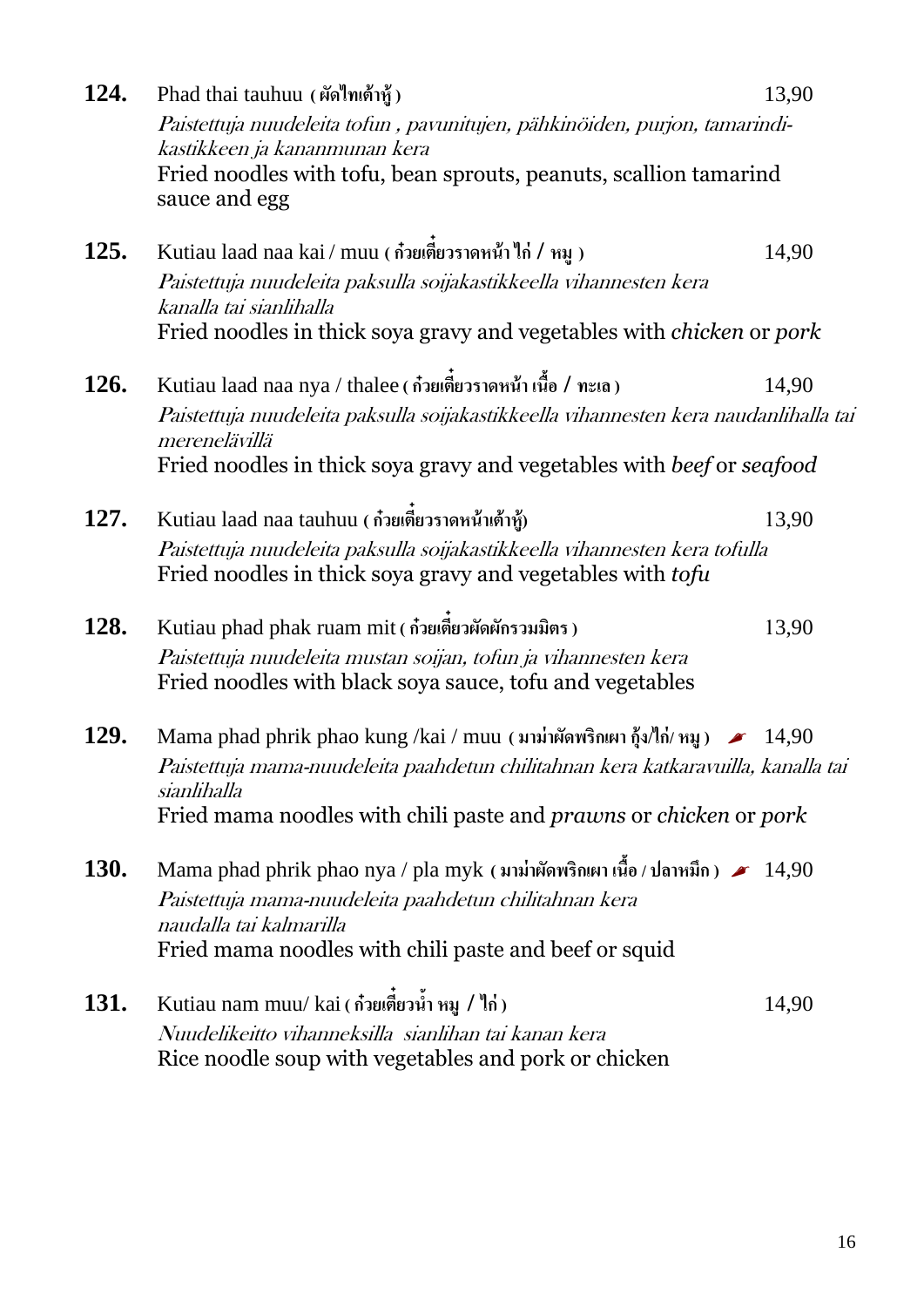| 132.        | Kutiau nam nya / ped ( ก๋วยเตียวน้ำ เนื้อ / เป็ด )                                                                                                                                                                  | 15,90 |  |
|-------------|---------------------------------------------------------------------------------------------------------------------------------------------------------------------------------------------------------------------|-------|--|
|             | Nuudelikeitto vihanneksilla naudan tai ankan kera<br>Rice noodle soup with vegetables and beef or duck                                                                                                              |       |  |
| 133.        | Kutiau nam tauhuu (ก๋วยเตี๋ยวน้ำเต้าซู้)                                                                                                                                                                            | 13,90 |  |
|             | Nuudelikeitto vihanneksilla tofun kera<br>Rice noodle soup with vegetables and tofu                                                                                                                                 |       |  |
| 134.        | Kutiau tom yam kung / pla myk ( ก๋วยเตี๋ยวต้มยำ กุ้ง / ปลาหมึก ) $\blacktriangleright$<br>Tom yam-nuudelikeitto chilin ja pähkinöiden kera katkaravuilla<br>tai kalmarilla                                          | 14,90 |  |
|             | Tom yam -rice noodle soup with chili, crushed peanuts and <i>prawns</i><br>or <i>squid</i>                                                                                                                          |       |  |
| 135.        | Kutiau tom yam tauhuu (ก๋วยเตี๋ยวต้มยำเต้าหู้)                                                                                                                                                                      | 13,90 |  |
|             | Tom yam-nuudelikeitto chilin ja pähkinöiden kera tofulla<br>Tom yam -rice noodle soup with chili, crushed peanuts and tofu                                                                                          |       |  |
| <b>136.</b> | Suki nam kung / kai/ muu (สุกี้น้ำ กุ้ง / ไก่/ หมู)                                                                                                                                                                 | 14,90 |  |
|             | Suki-yaki helminuudelikeitto kiinankaalin, sellerin ja kanamunan kera<br>katkaravuilla, kanalla tai sianlihalla<br>Suki-yaki glass noodle soup with Chinese cabbage, celery and egg<br>with prawns, chicken or pork |       |  |
| 137.        | Suki nam nya / pla myk (สุกี้น้ำ เนื้อ / ปลาหมึก)                                                                                                                                                                   | 14,90 |  |
|             | Suki-yaki helminuudelikeitto kiinankaalin, sellerin ja kanamunan kera naudalla tai<br>kalmarilla<br>Suki-yaki glass noodle soup with Chinese cabbage, celery and egg with<br>beef or squid                          |       |  |
| 138.        | Suki nam jee (สุกีเจ)                                                                                                                                                                                               | 13,90 |  |
|             | Suki-yaki helminuudelikeitto kiinankaalin, sellerin ja kanamunan kera<br>Suki-yaki glass noodle soup with Chinese cabbage, celery and egg                                                                           |       |  |
| <b>139.</b> | Khau phad kai / muu/ kung (ข้าวผัด ใก่/หมู /กุ้ง)                                                                                                                                                                   | 14,90 |  |
|             | Paistettua riisiä kanan, sianlihan tai katkarapujen kera<br>Fried rice with <i>chicken</i> or <i>pork</i> or <i>prawns</i>                                                                                          |       |  |
| <b>140.</b> | Khau phad kaphau kai / muu/ kung (ข้าวผัดกะเพรา ไก่ / หมู/ กุ้ง) $\rightarrow \rightarrow \rightarrow$                                                                                                              | 14,90 |  |
|             | Paistettua riisiä basilikan, chilin ja kanan, sianlihan tai katkarapujen kera<br>Fried rice with basil leaves and chili with <i>chicken</i> , pork or prawns                                                        |       |  |